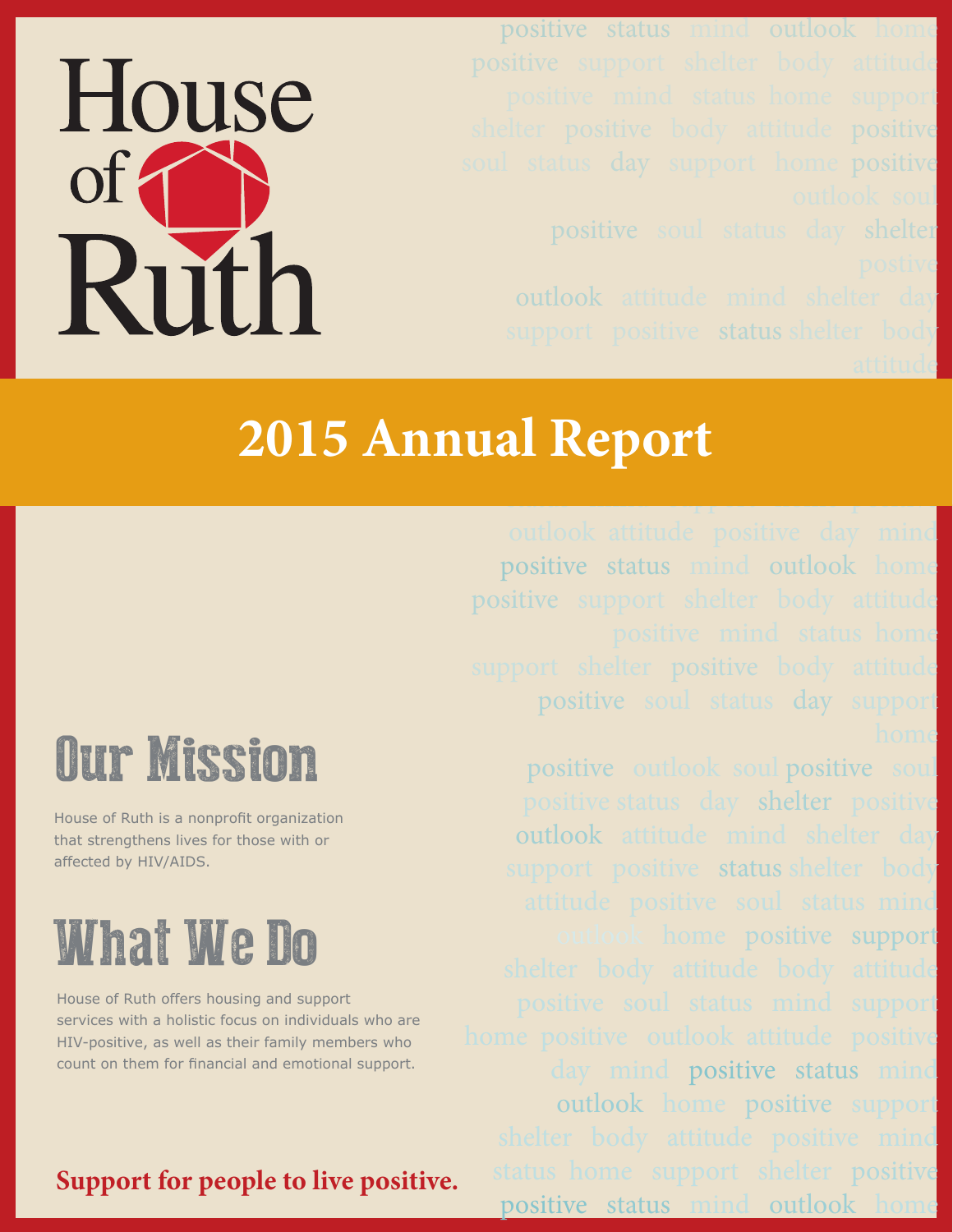### **2015 Facts and Figures**

### Budget

**Total Revenue: \$1,370,203 Total Expenses: \$1,319,836 Net Assets: \$2,719,055**

**Expenses: Programs: \$1,103,545 Administrative: \$133,204 Fundraising: \$83,087**



**House of Ruth served 602 unduplicated adults and children, including 60 new clients.** 

Staff made 4,652 client contacts, as well as 439 home visits, and 653 other appointments.

**24,061 TARC tickets were disbursed to clients, providing them with transportation to medical and counseling appointments, education, and employment.**

42 clients residing in House of Ruth properties received supportive housing services.

Nearly 64% of individuals served by our emergency shelter program (Glade House Emergency Solutions Grant) exited the shelter to a permanent living situation or entered Glade House Transitional Housing Program.

**73% of Glade House transitional participants exited to permanent housing of choice and were clean and sober at exit.**

97% of individuals served through our Homes with Heart Permanent Supportive Housing Program maintained affordable, safe, and permanent housing for at least seven months.

**143 children received a new backpack and school supplies appropriate to their grade level.**

### Volunteers

163 children benefited from our Holiday Assistance Program providing gifts, gift cards, and wrapping paper to parents/guardians.

### **123 volunteers donated 652 hours of service, valued at \$15,042.\***

\*Based on values found at http://independentsector.org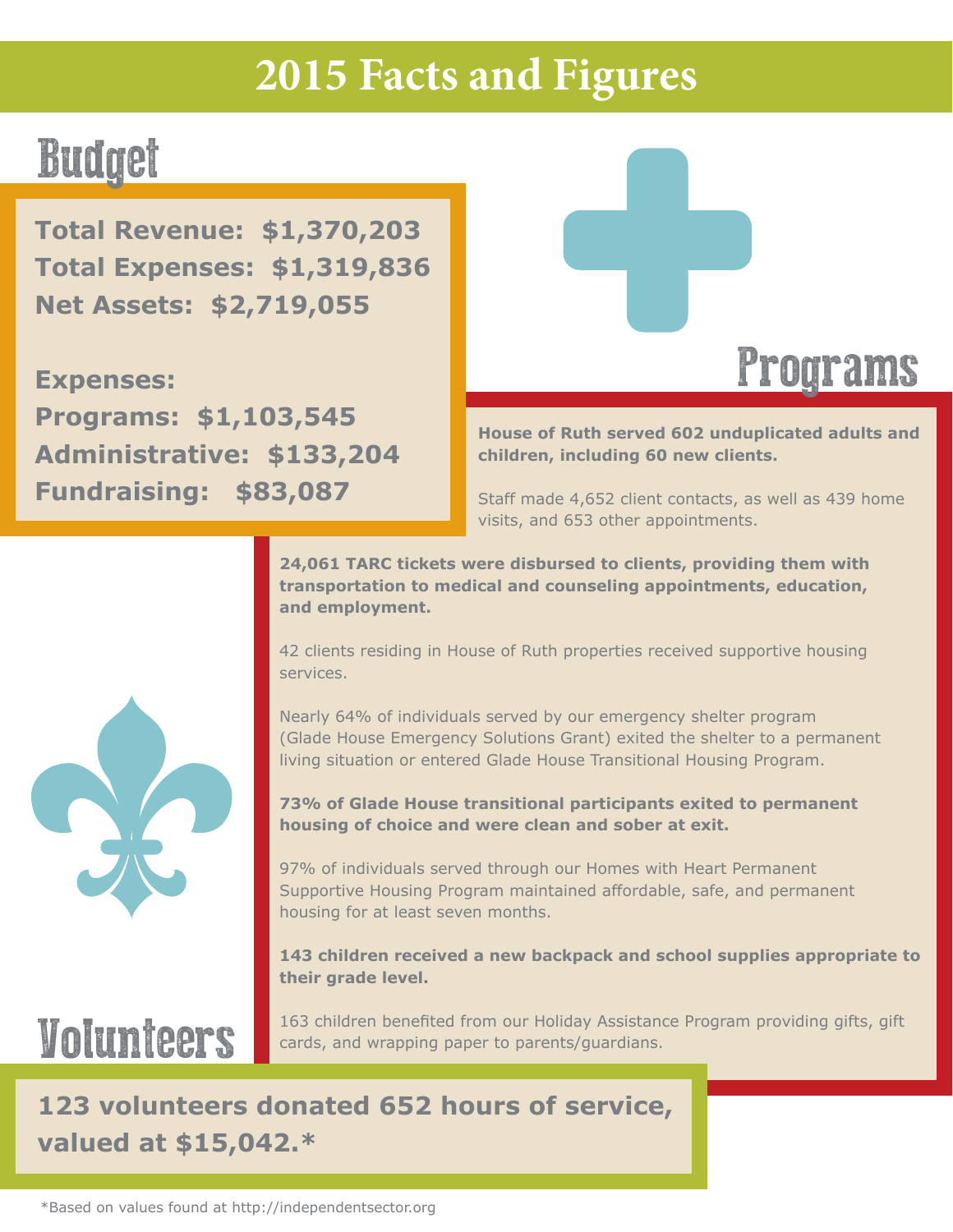### **Who We Are**

### Board of Directors

**Tony Schmuckie** *Brown-Forman Chair* 

**Chuck McIntire** *UPS Vice Chair*

**Kevin Childress** *Ameriprise Financial Services Secretary*

**Mike Huttenlocher** *UPS Treasurer*

**Libby Burks-Weathers**

**Chris Eichenberger**

**Beverly Hall**

**L'Tonya Leavell**

**Donald Palmore** *Big Brothers Big Sisters of Kentuckiana*

**Justin Preece** *Fifth Third Bank*

**J.P. Palmer** *Ford Motor Company*

**Marcel Robinson** *TransFirst*

**Stacey Robinson** *Kentucky Derby Festival*

**Elizabeth Scott** *WellCare*

**Missy Vitale** *Deyta, LLC*



### **Staff**

**Lisa Sutton**  *Executive Director*

**Katrina Hutchins**  *Director of Development*

**Roger Jones** *Director of Property Management*

**Mark Stanton** *Director of Finance*

**Ryan Cundiff**  *Family Services Manager*

**Kate Davidson**  *Volunteer/Communications Manager*

**Andrea Ellingsworth**  *Glade House Case Manager* 

**Katie Harris**  *Glade House Case Manager*

**Lara Hurt**  *Intake Coordinator/Receptionist*

**Alisa Miller**  *Housing Program Manager*

**Alaina Nixon** *Housing Case Manager*

**Shreeta Waldon** *Housing Case Manager*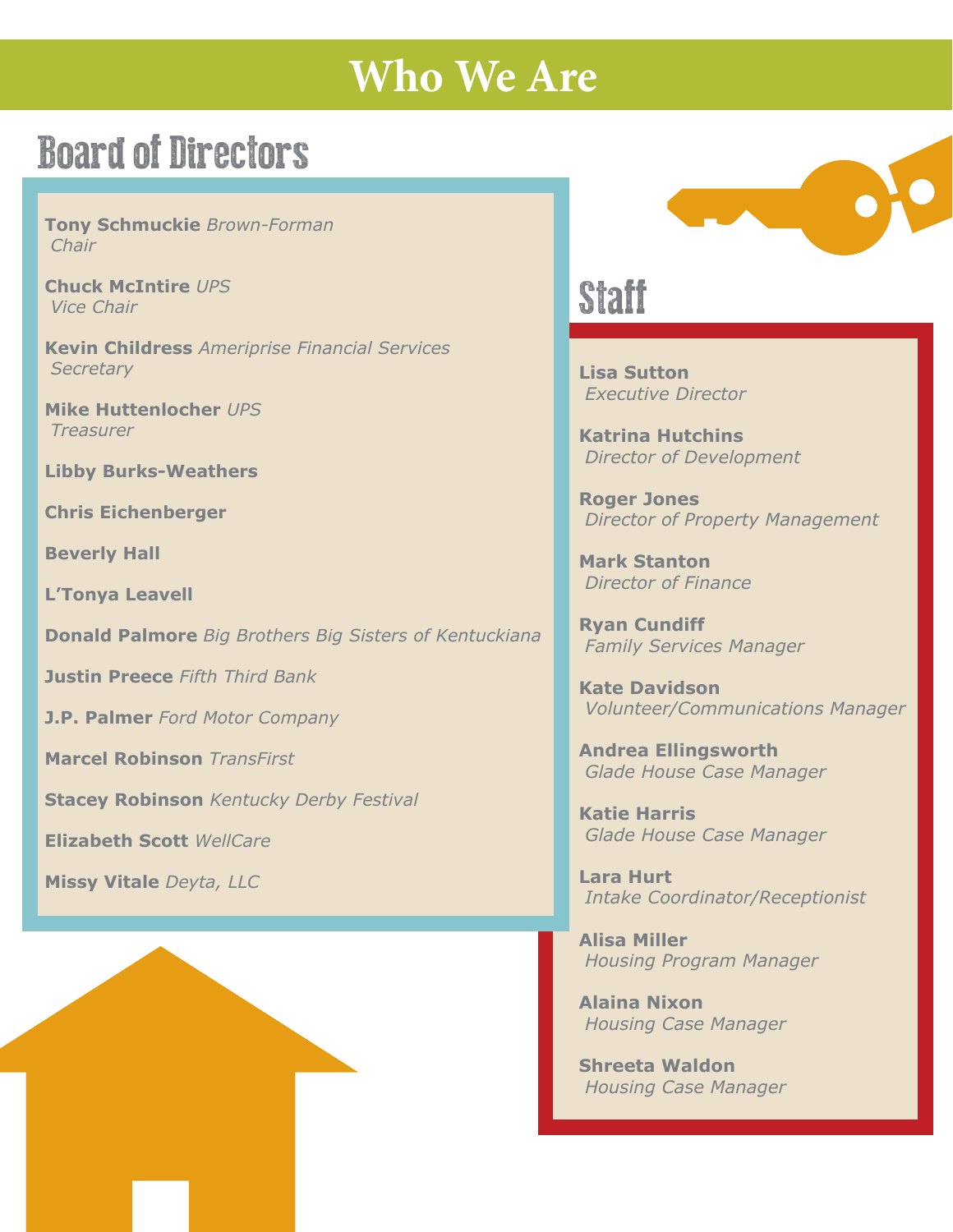**A heartfelt thank you to the following donors who contributed to House of Ruth from July 1, 2014 through June 30, 2015.**

#### **INDIVIDUAL**

#### **\$1,000 - \$7,000**

Anonymous Rosemary Hildenbrand Mike Huttenlocher Philip J. Lynch Tim B. McClure Lisa Sutton Robert Westwood and George Garcia Tim Whelan

#### **\$500 - \$999**

Doris Bridgeman Brad Calobrace Mike and Sue Chmilewski Edwin Stanley Esterle Robert Gray George and Darlene Haarman Bernadette Hagan Lawrence Lambert Scott Meyer Joe Poe Megan Reid Kim L. Wadlington

#### **\$250 - \$499**

Sharan Benton Steven A. Brehm Mary G. Eaves Donald Edelen Don Glaser Steven Grover, M.D. Kristen J. Haarman Charles Hickey Kenny and Amy Hilpp Robert Laufer Diane M. Laughlin Michael Mawood Chuck McIntire James B. Oetken Jeffrey Palmer Stefanie Perri Jeff Perry Stacey Robinson Denise M. Robison Ruth Sickbert Rod Thomas Judy and Joe Vicars Brian Wigginton Denise Zena

#### **\$100 - \$249**

John C. Age Chris Allen Lani Babin Charles Beeler Michael E. Berry Linda Block-Coalter Bruce Bohn Norman Borho Johanna Bos Joan R. Brennan Kevin Bryan Carol and Stephen Burke Leon Butler, M.D. Joseph Cagle Tara Carpenter Mary Casey Jack Chivatero Maureen Connelly Bonnie Cress Jennifer Davidson Deborah Davies Theodore Dearing Hermine Denzinger Theresa Dever Mark England Agnes Felder Jo Ann Foster Larry French Chuck Fugate Michael A. Gatton Joseph T. Graffis Steven Greenleaf Martha Groene Beverly Hall Gwendolyn Hartmann Curtis Hawkes Carol Hensley Chris Holtman Tim Holz Hollie Hopkins Chris R. Hungerford Eric Hunstiger Katrina Hutchins JoAnn and John Hutchins Mike Johnson E. Patrick Kelly Charles Koser Edward J. Kruger, Jr. Lori Kunzler David Lambertus Brian Maddox Eva Markham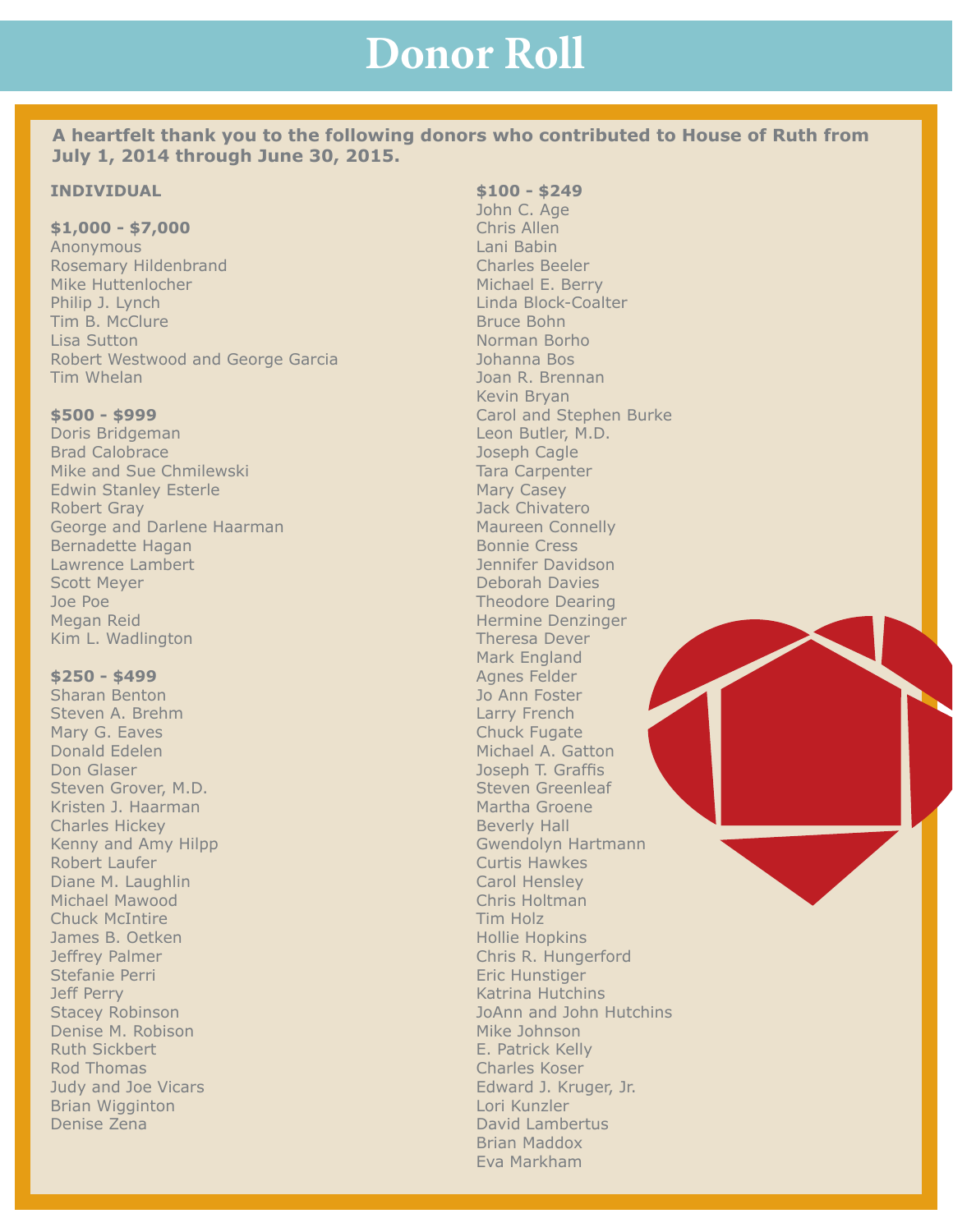Steven Mattas, M.D. William McAlister Pat McBride Michael D. McLaughlin Mike Meinze Janice Meyer Joyce A. Meyer Larry and Louise Michalczyk Rich Miller Alisa Miller Kathy Nagy Sean W. Odea Lisa Osanka Reta Pearson Justin Preece Robert M. Raible Shane Rankin John B. Reisert Steve Rickert Marcel Robinson Kristina Robinson Bernie Roke Todd Roman Mary Rounsavall Richard Rubenstein Tony Schmuckie James Schorch Curtis Schuman Elizabeth Scott Michelle Seiffertt Jim and Marsha Serdenis Ellen Shapira Donald Shelton Robb Shrader Jeffrey Sims John Sistarenik, Jr. Craig N. Spears Pat Stallard Robert Stenger David Taylor Naomi R. Terry James Thornberry Estela Valdez Whitney Vogel Joseph H. Voor James Voyles Clarence Weathers and Libby Burks-Weathers Jim Welding Rowdy Whitworth Michael Wilhelmus Jacob Yunker

#### **\$20 - \$99**

Sandy Abale Kim Abell Yolawa Acosta

Garrett Adams Lana Aebersold Steve Aidikonis Chris Allen Susan Allen Timothy Allman Angela Amedio Sherry Arconti Constance Ard Mary Austin Alice Azusenis Susan Banet Steven Bass Stephen Beck Alain Benitez Amanda Bennett Heather Benson Karen Berg Gregory Berger Todd Bird David Blair Doug Bland Beth Bliss Steven Bowling Angela Bowman Megan Breier Tracey Brewer Ashley Brown Brenda Brueggemann Sandra Bryant Andrea K. Buckman Jennifer Buhl Cathryn Burgess Madeleine Burnside John Burrice Mark Butler Henry B. Byrum James Cahill Adam Caperton Phyllis Carman Richard W. Carter Robert Caudill Kevin Childress Leigh Clark Michelle Clark Albin R. Clayton Stephen Collier Talmage Collins Graham Cooke Erin Cooper Cynthia Cooper Dennis Cornell Emily Coyle Beverly and Don Cronk Debi Crowe John R. Cummins

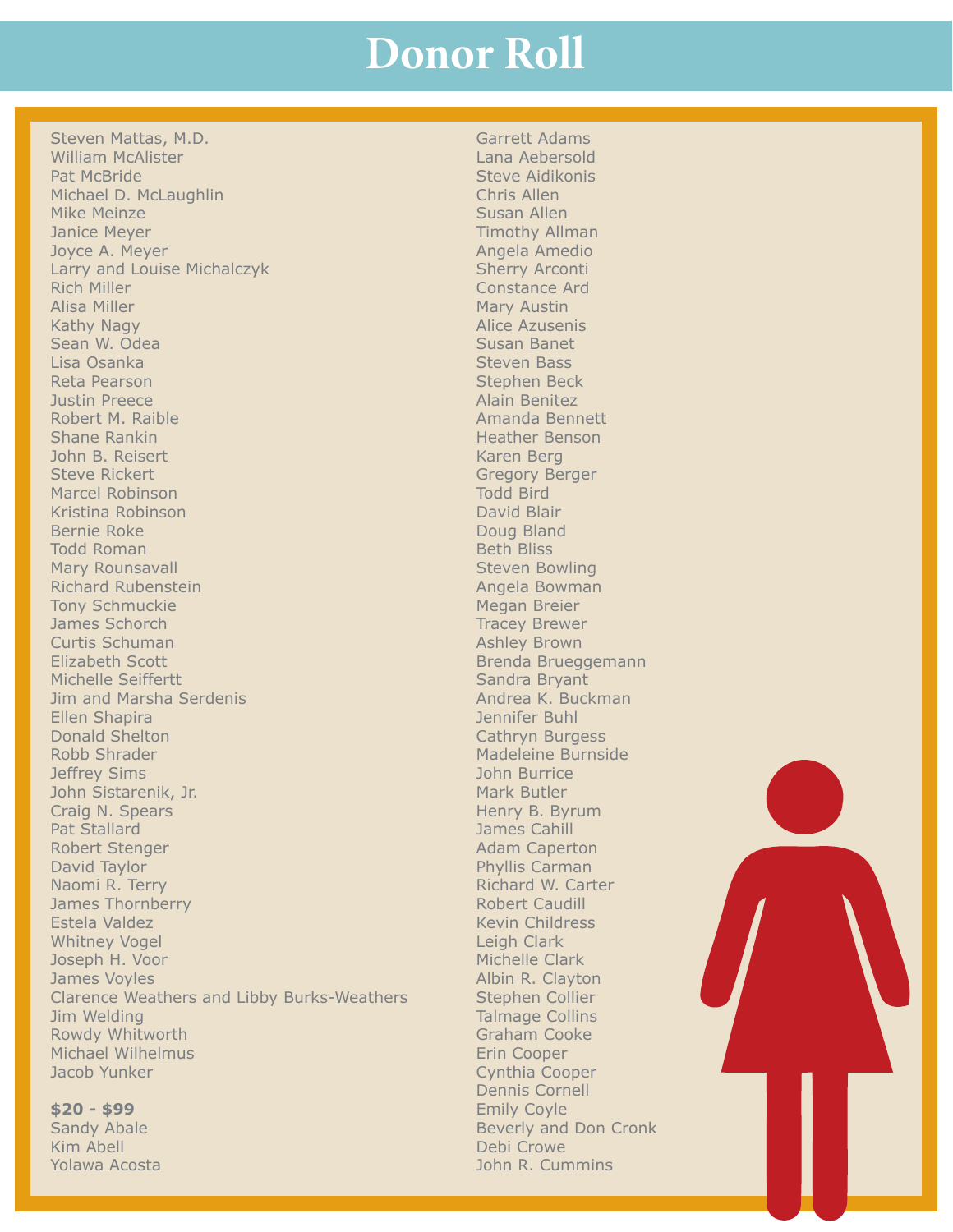Peggy Cummins Dawn Cundiff Kathy A. Czerwonka Vince D'Aprile Kate Davidson and Courtney Hoekstra Shana Dean Todd Dedas Kelle Delaney Jim Dickman Bette Ditmer Sarah Dixon Richard Dobscha Marcia Dorman Jon Doukas Aaron Drake Joseph Eberle Margaret Ehret Stephanie Ellis John Enochs Elaine and Louis Esterle Amber Fair Janey Christine Faith Kim Fiala John Fischer Martha Flack Jazz Fodale Hugh Foshee Elizabeth Foster Andrew W. Frueh Michael Funk Marge Gaddie Muriel Galla Marybeth Garcia Diane Garner Cheryl Giltner Mark Glazer Gregory Gleis Chani Goering Michael Gosser Steph Green David H. Green Jennifer Greener Robin Greenrose John Grossman Arthur Guelda IV Aaron Guldenschuh-Gatten Dwight Gwinn Diana Haggerty Camron Hahn Justin D. Hall John Hamilton Joseph R. Hammell Heather Hardy Carol Sharpe Harper Angela Hart Jennifer Heckel

Lisa Heckman Frank W. Heft, Jr. Carrie Hellmann Louis Helman Rochelle Henderson Wil Heuser Christy Hewlett James P. Hickey Dennis Hill Maria Hines John and Ruth Hoekstra Stewart Hoertz Terri C. Hoge Jane H. Hope Barry Horowitz Daniel Hourigan Dodie Howlett Chris Howley Elizabeth Hurt Amanda Jackson David James Camyla Jasis-Wallace Elizabeth Jent Alun Jones Helen Jones Angela Jones-Petrovski Joanna Jorgensen Kenneth G. Kamber Elisa Kaufman Melissa Kean Rick Knoop David Koch Holly Kondras Raymond Kuhn, Jr. Ralph Landenwich Jeffrey C. Lawrence Tim Lawson Daniel Lee James K. Leitner Melanie Levin Angela Long Terra Long William Long Joyce Louden John Lunger Lee Luvisi Rafael Magana Rienelle Maretech Michael Marple Martha F. Marsh Reed A. Martin Ashley Masterson Timothy David Mattingley Lauren Maxwell John and Valerie McCarthy Holly McCarty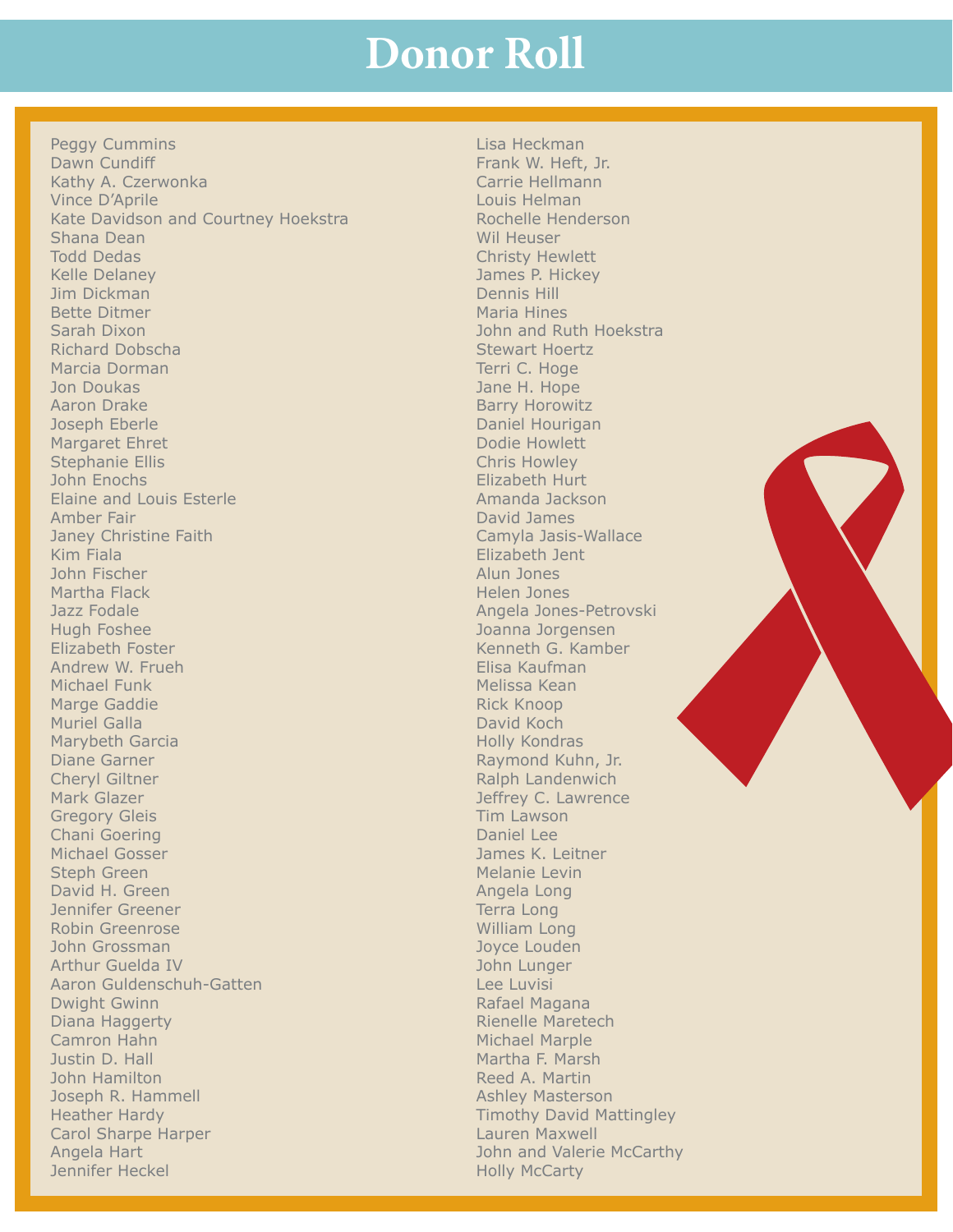Alli McClure Andy McClure Debbie McClure Patrick McGarry Dawn McGee Mark McGhee James McIntire Andrew McMahon Ami McMullen Daniel McQueen Genevieve McQuillen Sharon McShane Donna Medley Scott Medley Andy Mercer Todd Mercier Ron and Linda Metts Dennis Miller Barbara Miller Mary Ann Miller David R. Mills Kay Mills Alison Miner Ademi Mirchal Carl Mittelsten R. Todd Monroe Beverly D. Moore Jennifer Morgan Dennis Morrison Gwen I. Moser Marc Mourer Gretchen Mueller John F. Murphy Michael Neumann Sebastian Nicholl Jeffrey Nicolas Jeff Noble Tom Nordberg Nick Nosko Lynsey O'Donnell Anthony O'Keefe Robert E. Osborne Susan G. Parenti Jenny Paul Marcia Pearson Barbara A. Peggs Joy D. Peterson Mendi Poorkay Bobbie Powell Marcine Powell Kelley Powell Martha Poynter Andrea Preston Mary Rademaker Misty Ramsey Jean Read



Mary Reid Michael Revlett Gailann Reynolds Liz Rhyne William Rich Stephanie Rickert Sean Riley Stephanie Riley Beth Rose Brenda Ryder William R. Sabes Rita Safranek Craig Scherman Terri Schmidt Danny Schmuckie Julie Schmuckie Ruth Schmuckie Donna Schuster Heather Scott Lewis P. Seiler, Jr. Laura Setters Yvonne Shafer Bill Sherman James Sherratt Rita Shoulders Michael Show Cynthia Shuma Michael Simpson Valerie Small Maryann Smith Melody Smith Dee Smith Donna Westwood Spalding Ruth Spears Barbara Speck Nancy Spriggs Roe Squire and Ned Southworth Patrick Steele Mandy Steiner-Lewis Donna Stemle Laurie J. Stemler Emma Sterrett William Stewart Richard M. Stillwell Pat Stocker Gene P. Stotz Norma and Dale Tewksbury Jerry Thomas Jennifer Tichenor Bertha M. Timmel Denise Torstrick Jessica Travelstead Joseph A. Uveges Missy Vitale Cary Vowels William F. Wagner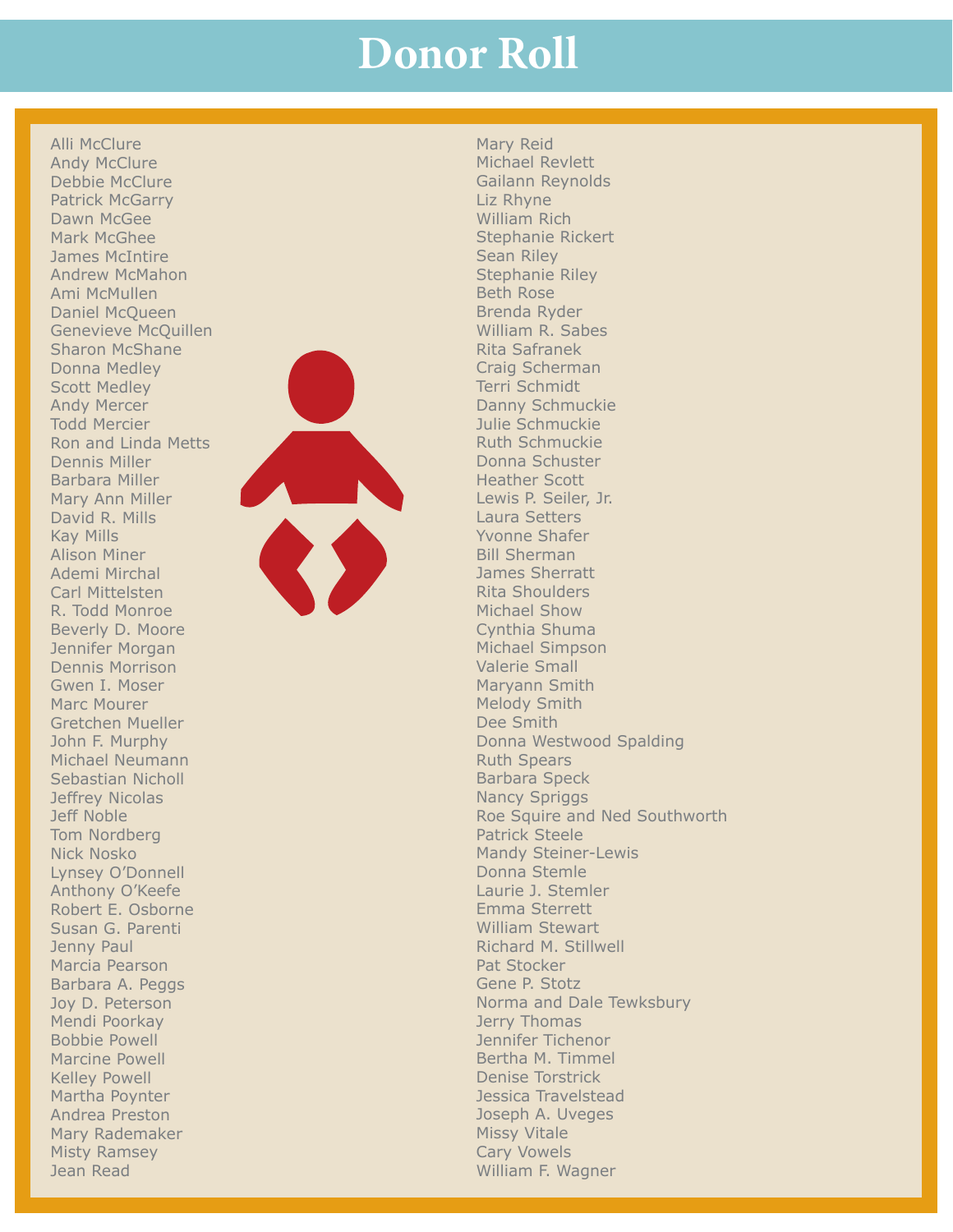Deborah Ward Mike Warth Ann S. Waterman Deb Weeter Dolores Wehunt Brice Westhusing Matt Westrick Kristi Whistle Terry White William Whitman Tim Whitten Carol Wilkerson Gerold Willing Lynn Wilmet Bonita Wilson Joy Wilson Dennis Wiseman Judy Wolpert Grace Wooding Annabelle Woody Glenn Wright Leigh Wright Rocky Yates Jane Younger

#### **DINING OUT FOR LIFE**

Buckhead Mountain Grill Childress & Associates

L & N Federal Credit Union

**\$1,000 - \$3,000** Bristol Bar and Grille

Come Back Inn Fifth Third Bank

O'Shea's Irish Pub Passport Health Plan Porcini Republic National Distributing Company Foundation The Cafe The Irish Rover Uptown Cafe Co. Volare Ristorante

#### **\$500 - \$999**

21C Louisville LLC Bingham Greenebaum Doll LLP Blue Dog Bakery And Cafe LLC Caesar's Entertainment Operating Co. **Decca** El Mundo EyeMed Vision Care Flanagan's Ale House Garage Bar Havana Rumba LLC Jack Fry's Le Relais Restaurant

Marketplace Restaurant Napa River Grill Louisville, LLC Ramsi's Cafe on the World Simply Thai

#### **\$100 - \$499**

Asiatique Restaurant, Inc. Basa Modern Vietnamese Buck's Restaurant Cast Iron Steak House LLC Cast Iron Steakhouse II LLC Dining Out for Life International Association Goose Creek Diner Meridian Cafe Rocky's Italian Grill Smoketown USA Restaurant St. Charles Exchange The Bard's Town The Brown Hotel The Comfy Cow The Oakroom Hilton Seelbach

#### **CORPORATE/FOUNDATION/NONPROFIT**

**\$110,000** James Graham Brown Foundation, Inc.

**\$26,000 - \$100,000** Kentuckiana AIDS Alliance (Louisville AIDS Walk) Metro United Way

**\$10,000 - \$24,000** Brown-Forman Corporation Irvin F. and Alice S. Etscorn Charitable Foundation M.A.C. AIDS Fund The Gheens Foundation, Inc.

#### **\$1,000 - \$7,500**

Arthur K. Smith Family Foundation Community Foundation of Louisville Cralle Foundation Derby City Sisters GE Foundation Honorable Order of KY Colonels ICAP Services North America LLC Idemitsu Kosair Charities Committee, Inc. Mildred V. Horn Foundation One For All Play Louisville Tennis Alliance of Louisville The Hazel & Walter T. Bales Foundation UPS Foundation, Inc. William E. Barth Foundation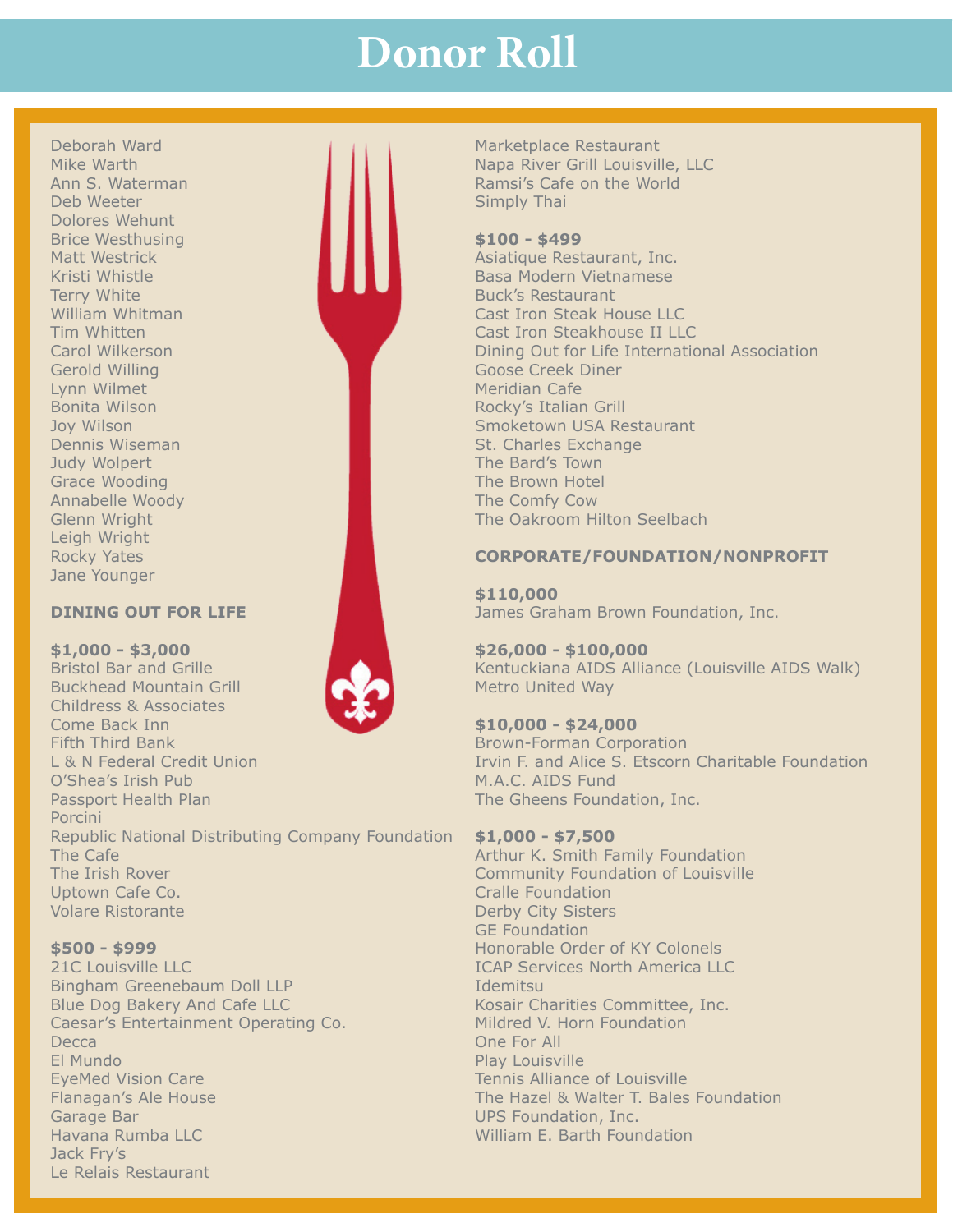#### **\$500 - \$999**

Bank of America Chevron Humankind Employee Funds Chill Bar Derby City Bears Flaget Alumni Association Kentucky Derby Festival **Kroger** Ronald McDonald House Ronald McDonald House Charities The Underwriters Group

**\$100 - \$499** Brown-Forman Employee Credit Union Calvin Mitchell Salon Fidelity Charitable Gift Fund Humana, Inc. Love Out Loud at Hanover College Open Door Community Fellowship Powered with Pride Regent Investment Management Universal Woods

**\$20 - \$99** Brasch Constructors ID&A

#### **GOVERNMENT**

Louisville Metro Government Kentucky Cabinet of Health and Family Services U.S. Department of Housing and Urban Development

#### **FAITH PARTNERS**

All Saints Church Calvary Episcopal Church Cathedral of the Assumption Compassion Committee Church of the Epiphany Grace Hope Presbyterian Church Harvey Browne Memorial Presbyterian Church Holy Spirit Parish Hurstbourne Christian Church Centered Women Group In honor of Thecla Robison Immanuel UCC Jeffersontown Christian Church Metropolitan Community Church Louisville More Light at Louisville Seminary New Zion Baptist Church Our Lady of Lourdes Southeast Christian Church St. Andrew United Church of Christ St. Edward Parish St. Francis of Rome St. Margaret Mary Church St. Monica Church Youth Group St. Paul's Episcopal Church

St. Williams Church Tabernacle Missionary Baptist Ursuline Society Women of St. Andrew UCC

#### **HONORARY GIFTS**

In honor of Sharan Benton Mary Byrne

In honor of Jennifer Campese Susan Collins

In honor of Kate Davidson Leslie McNulty Mark Koenig Christopher Vaughan

- In honor of Kevin Childress and Jeffrey Franklin Barry Walker and Karen Britt-Walker
- In honor of Les Downs John Austin Clark
- In honor of The English Family Pif and Chip Hicks
- In honor of Dawn Jenkins Mary Louise Cambron
- In honor of Joyce Louden Harlan and Ann Beckemeyer
- In honor of Nicky Mudd Peggy Mudd
- In honor of Elizabeth Pilgrim E. Patrick Kelly
- In honor of Georgia Powers Deborah Rattle
- Denise M. Robison
- In honor of Patrick Sims Heather Anderson-Santin Amy Biven Michele Blackburn Beth Clingaman Janet Cuthrell Shannon Florea Ronald and Zella Fraze Jennifer Fultz Sarah Griffin Kevin Gros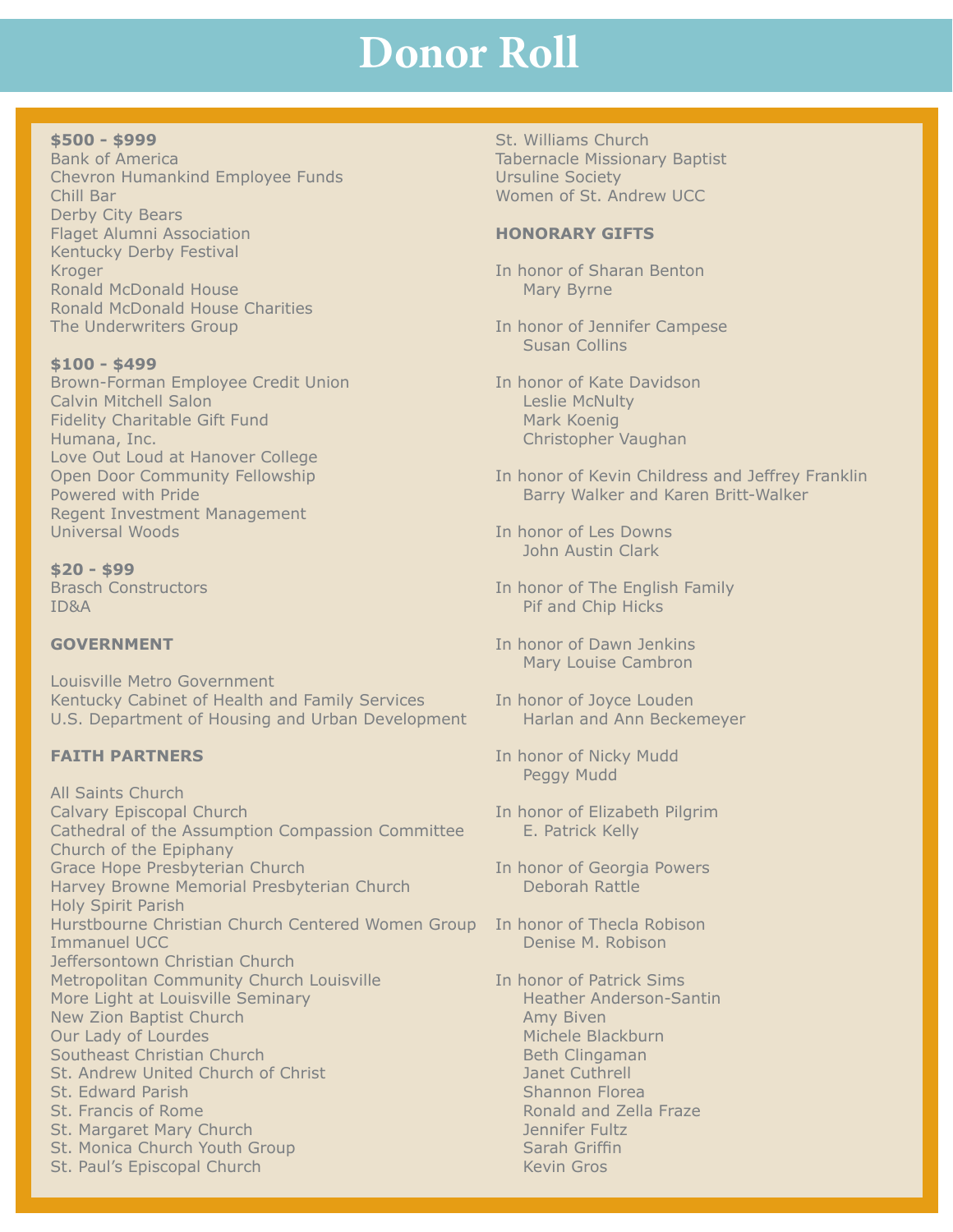- Christopher and Kristin Gulley Karen Hill Laurie Lane Horner Megan W. Hurt Kristen M. King Dan Lenossi LS Associates LLC (Julie Spencer) Chad and Jennifer Miller Opia Properties, LLC Julie Pinkas William Saali Matthew Schuler Craig and Kimberly Spencer Matthew and Jena Stone Lisa Sutton Paul and Melissa Varga Carole Yocum Yum! Brands Foundation, Inc.
- In honor of Ned Southworth Kelly Von Busch
- In honor of Barth and Martha Weinberg Rabbi Gaylia Rooks
- In honor of Gary Werbrich Paula Schanding

#### **MEMORIAL GIFTS**

- In memory of boys' birth mothers Lara Hurt
- In memory of Anne Bindner\* Sharan Benton\*
- In memory of Charlie Bindner James Thornberry
- In memory of Robert Bird Mr. and Mrs. H.G. Bird
- In memory of Stan Case Les Downs
- In memory of Bryant F. Donald Schuman
- In memory of Theresa (Willow) Gordon Norman Borho
- In memory of Isabel Helman Louis Helman
- In memory of Joe Hollingsworth Julia Saettel
- In memory of Riley Jane Lawrence Jim and Marsha Serdenis
- In memory of Lena Berteen Mills David Mills
- In memory of my mother Carol Sharpe Harper
- In memory of my mother and grandmother Chris Holtman
- In memory of J. Carlton Powers Deborah Rattle
- In memory of Judi Rice Stephen and Barbara Donoghue
- In memory of Ian Grant Sickbert William and Betsy Holton
- In memory of several loved ones Andrew and Gwen McMahon
- In memory of Marilyn Spink\* James Thornberry
- In memory of Rob Stephens Charles Beeler
- In memory of M. Lucy Stone David Stone
- In memory of Marjory Thomas Donald and Donna Oberhausen
- In memory of Joe Vest All Saints Church
- In memory of Joe Williams Mary Bischof HC Budde Carol Burtle Elizabeth Ann Cole Glenn and Beverly Glaser Ron and Linda Metts Norm Nezelkewicz Terry Price St. Bernard Church Donald and Mary Stallard Mary Steckler and Mary Murphy Paul and Sharon Thompson
- In memory of Greg Witsen Anonymous